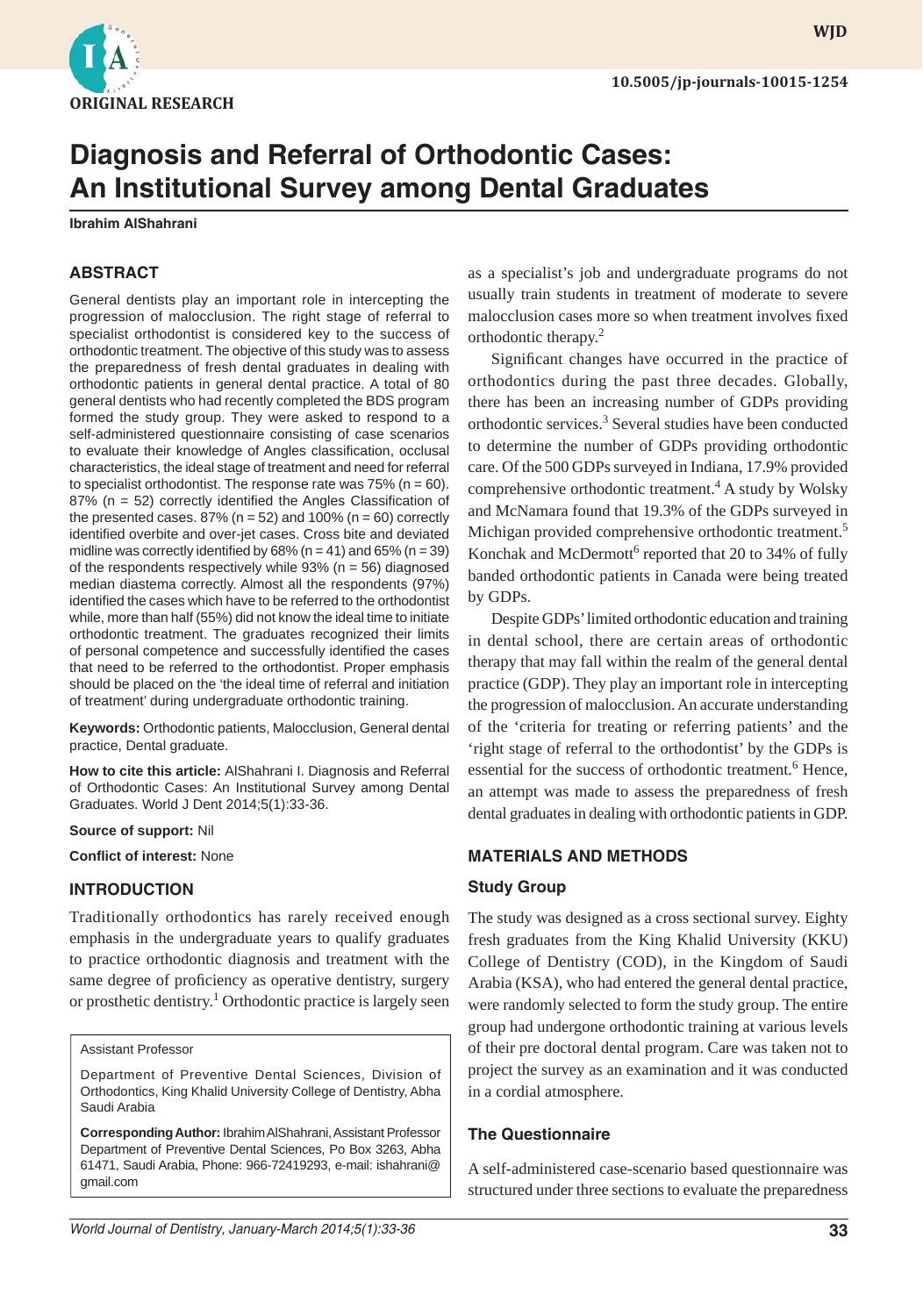of the study group. The case scenarios were grouped into three sections namely; 'Diagnosis', 'what to refer' and 'when to refer'? The first section aimed at elucidating their ability to diagnose common malocclusion traits encountered in GDP and included case scenarios related to Angles classification, over jet, over bite, cross bite, deviated midline and median diastema cases. The idea was to explore whether they can build up on the knowledge of Angles classification and identify the characteristics of occlusion. In the next section, their 'decision making skills' were tested to verify if they were aware of the criteria for treating or referring patients. The last section involved assessing their knowledge in comprehending the ideal stage of initiating/referring to the orthodontic treatment. The questionnaire was printed and handed individually to the study group. They were given a time period of 2 weeks to return the completed questionnaire. Participation was voluntary and the overall response rate was 75%. The collected data were analyzed using Microsoft Excel 2013 program and descriptive statistics were obtained.

## **RESULTS**

Completed questionnaires were returned by 60 participants, giving a response rate of 75%. Eighty-seven percent  $(n = 52)$  of the respondents correctly identified the Angles classification of the presented cases (Fig. 1).

Eighty-seven percent ( $n = 52$ ) and 100% ( $n = 60$ ) correctly identified over bite and over-jet cases. Cross bite and deviated midline was correctly identified by  $68\%$  (n = 41) and 65%  $(n = 39)$  of the respondents respectively. Ninetythree percent  $(n = 56)$  of the respondents diagnosed median diastema correctly. The results are summarized in Table 1.

To the cases construed by surveyors as treatable by the orthodontist and not by GDPs,  $86.7\%$  (n = 52) of the future GDPs correctly responded that they would refer it to a specialist (Fig. 2).

Regarding the respondents' responses to the 'right time' to initiate orthodontic treatment,  $55\%$  (n = 33) of the respondents could not correctly decide the right stage for treating malocclusion according to dental age (Graph 1).

Only 50%  $(n = 30)$  of them correctly decided the right age of treatment according to skeletal age (Graph 2). Thirty percent  $(n = 18)$  were not sure of the time of treatment (Graph 2).

#### **DISCUSSION**

This is the first institutional cross sectional study conducted in KSA to assess the diagnostic and decision making skills of fresh dental graduates related to orthodontic cases routinely encountered in GDP. In interpreting the findings of the present study, it is important to acknowledge the possible



Fig. 1: Angles classification of the presented case (\*Correct Answer)



**Fig. 2:** Management of the presented case (\*Correct Answer)



**Graph 1:** Ideal stage for orthodontic treatment and referral for the presented case according to dental age (\*Correct Answer)

limitations. First, the sample size was small and therefore the results cannot be generalized to all the fresh dental graduates. In addition, cross-sectional studies are often limited by respondent bias, but can serve as impetus for further studies

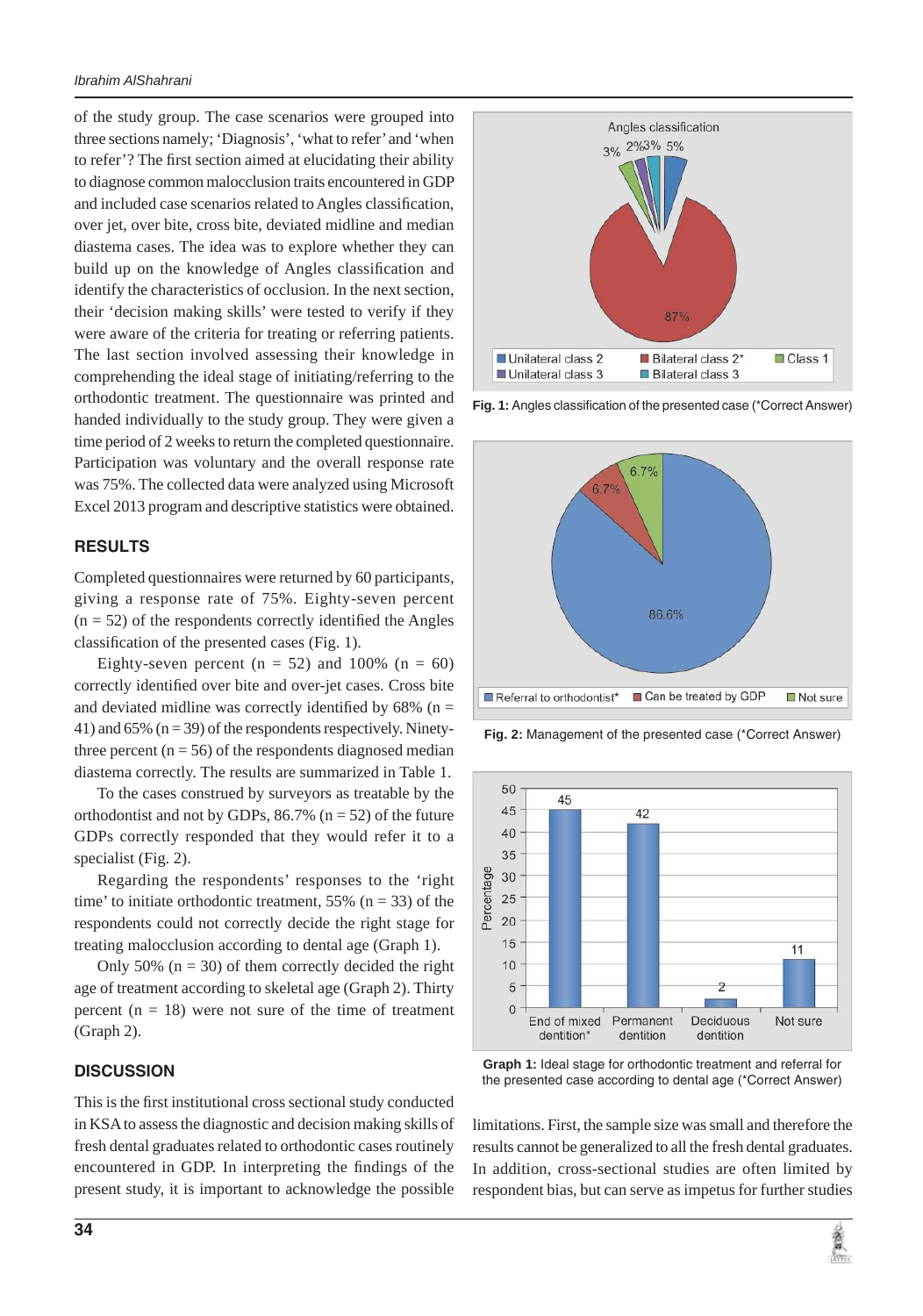

**Graph 2:** Ideal stage for orthodontic treatment and referral for the presented case according to skeletal age (\*Correct Answer)



**Graph 3:** Undergraduate orthodontic curriculum contact hours at KKU COD

in this area. There is limited research conducted in this area; therefore, it was difficult to make comparisons.

Orthodontics occupies a small proportion of total undergraduate curriculum hours in most of the dental schools.<sup>7</sup> Similarly, at KKU COD, the undergraduates are exposed to 14 hours of didactic teaching, 84 hours of preclinical laboratory work, 22 hours of seminars and group discussions as well as 8 hours of clinical activities (Graph 3). Although the emphasis is placed on the removable appliances, they are taught about the functional appliances, and certain aspects of fixed orthodontic therapy.

Eighty-seven percent ( $n = 52$ ) of the respondents were able to correctly identify the Angles classification of the presented cases (Fig. 1). The high percentage of correct answers may be due to the fact that Angles classification has been taught over the last 30 years in all undergraduate Orthodontic curricula and the respondents would have found it easy to understand and identify Angles classification of malocclusion. The study sample showed moderate to good clinical proficiency in diagnosing various simple to moderate malocclusions. All of them  $(100\% , n = 60)$  correctly diagnosed the case with increased over jet. Eighty-seven percent  $(n = 52)$  of them were able to diagnose overbite respectively. This is a positive sign as these are the type of cases that are regularly encountered during general practice.

The surveyor had construed identification of a deviated midline and cross-bite to be easy; however,  $35\%$  (n = 21) of the respondents could not identify a deviated mid line and 10% ( $n = 6$ ) among them, were not sure of the answer (Table 1). Thirty-two percent ( $n = 19$ ) could not identify a cross-bite and 12%  $(n = 7)$  among them, were not sure of the answer (see Table 1). Even more surprising was the nonidentification of median diastema by 4% ( $n = 6$ ) of the respondents (Table 1). These results suggest certain changes to be made to the undergraduate orthodontic curriculum. Testing the preparedness of graduating dentists while dealing with orthodontic patients in GDP scenario should become an integral part of Orthodontic training. The author also suggests conducting similar audits for other specialties, such as oral surgery and prosthodontics to assess the preparedness of graduates to deal with patients in general dental practice.

GDPS have to be well aware of the criteria for treating or referring patients. A significant lacuna in their knowledge of the stage for initiation of orthodontic treatment was discovered (Graphs 1 and 2). Delayed treatment can have an adverse impact on the prognosis of the treatment. 86.7%  $(n=52)$  of them could appropriately identify the malocclusion that required specialist attention (Fig. 2). Emphasis should be placed while training with regards to the 'criteria of treating and referring' and 'the right stage of dental development for the referral'.

On graduation, a dentist should be able to recognize a malocclusion, know which patients to refer, to whom they should be sent, at what stage of dental development the

**Table 1:** Respondents' responses to the occlusal characteristics of the presented cases

| Case<br>response      | Increased<br>over jet |     | Increased<br>over bite |     | Cross<br>bite |     | Deviated<br>midline |     | Median<br>diastema |     |
|-----------------------|-----------------------|-----|------------------------|-----|---------------|-----|---------------------|-----|--------------------|-----|
|                       | n                     | %   | n                      | %   | n             | %   | n                   | %   | n                  | %   |
| Yes                   | $60*$                 | 100 | $52*$                  | 87  | 12            | 20  | 15                  | 25  | 2                  | 3   |
| <b>No</b>             |                       |     |                        | 12  | $41*$         | 68  | $39*$               | 65  | $56*$              | 93  |
| Not sure              |                       |     |                        |     |               | 12  | 6                   | 10  | 2                  |     |
| Total                 | 60                    | 100 | 60                     | 100 | 60            | 100 | 60                  | 100 | 60                 | 100 |
| $(x \cap \mathbb{R})$ |                       |     |                        |     |               |     |                     |     |                    |     |

(\*Correct Answer)

*World Journal of Dentistry, January-March 2014;5(1):33-36* **35**